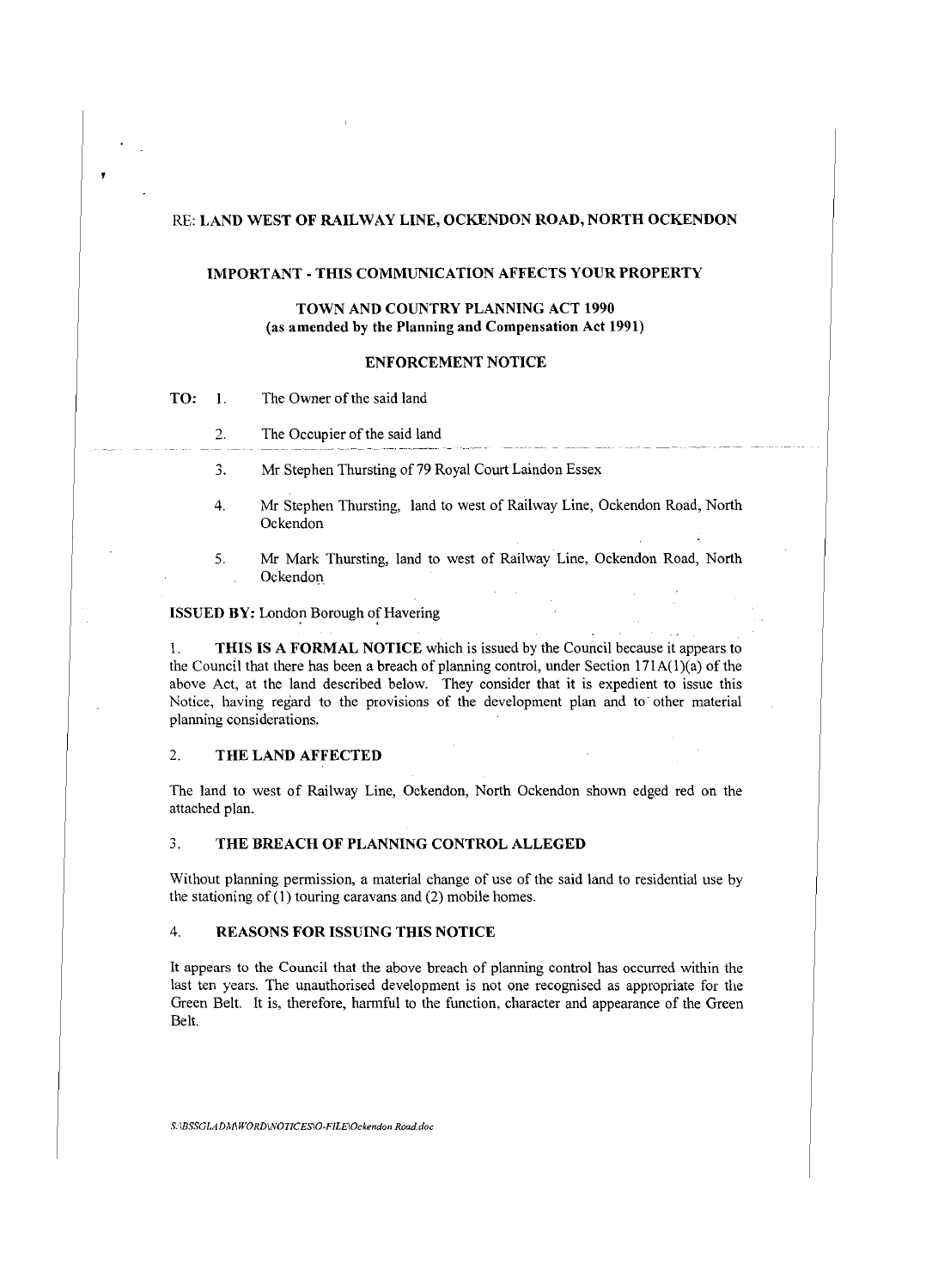# 5. **WHAT YOU ARE REQUIRED TO DO**

(i) Stop using the said land for residential use.

Time for compliance: two months from the effective date of this notice.

(ii) Stop using the said land for the stationing of touring caravans

Time for compliance: two months from the effective date of this notice.

(iii) Stop using the said land for the stationing of mobile homes.

Time for compliance: two months from the effective date of this notice.

(iv) Remove from the said land all caravans, mobile homes, machinery, ancillary equipment and all debris brought on to the land as a result of the unauthorised uses.

Time for compliance: two months from the effective date of this notice.

# 6.. **WHEN THIS NOTICE TAKES EFFECT**

This Notice takes effect on  $22<sup>nd</sup>$  December 2003, unless an appeal is made against it beforehand

Dated: 14<sup>th</sup> November 2003

 $\lim_{n \to \infty} \frac{1}{n}$ Authorised Officer

on behalf of London Borough of Havering Town Hall Main Road Romford RMI 3BD

## **YOUR RIGHT OF APPEAL**

You can appeal against this Enforcement Notice to the Secretary of State by the 22<sup>nd</sup> December 2003. Further details are given in the attached explanatory note.

### **WHAT HAPPENS IF YOU DO NOT APPEAL**

If you do not appeal against this Enforcement Notice, it will take effect on  $22<sup>nd</sup>$  December 2003 and you must then ensure that the required steps for complying with it, for which you may be held responsible, are taken within the period specified in the Notice.

*Sc\BSSGLADM\WORDWOTICES\0-FILE\Ockendon Road.doc*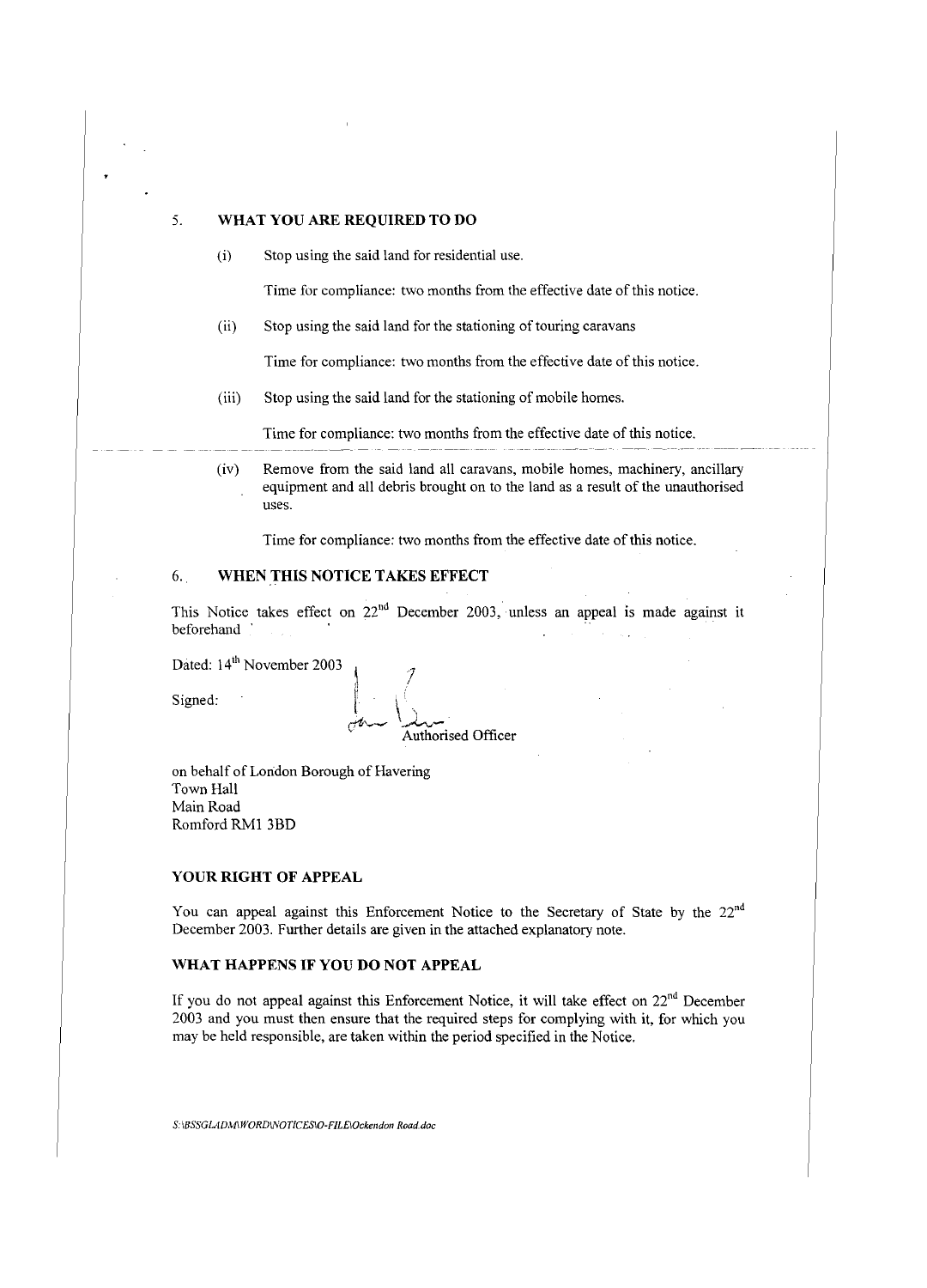## **FAIL URE TO COMPLY WITH AN ENFORCEMENT NOTICE WHICH HAS TAKEN EFFECT CAN RESULT IN PROSECUTION AND/OR REMEDIAL ACTION BY THE COUNCIL.**

### **EXPLANATORY NOTES**

### **STATUTORY PROVISIONS**

A summary of Sections 171 A, 17lB and 172 to 177 of the Town and Country Planning Act 1990 (as amended) is enclosed with this Notice.

#### **YOUR RIGHT OF APPEAL**

You can appeal against this Notice, but any appeal must be in writing and received, or posted (with the postage paid and properly addressed) in time to be received in the ordinary course of the post, by the Secretary of State before 22<sup>nd</sup> December 2003. The enclosed booklet '·Enforcement Appeals - A guide to Procedure" sets out your rights. Read it carefully. If you appeal you should use the enclosed appeal forms. Two copies are for you to send to the Secretary of State if you decide to appeal. The other is for you to keep as a duplicate for your own records. You should also send the Secretary of State a copy of the Enforcement Notice.

### **GROUNDS OF APPEAL**

The grounds of appeal are set out in Section 174 of the Town and Country Planning Act 1990 and are also set out on pages 2 - 5 the enclosed appeal forms.

#### **PLANNING APPLICATION FEE**

Should wish to appeal on ground (a) - that planning permission should be granted for the unauthorised development - then a fee of £220 is payable both to the Secretary of State and to the Council. If the fees are not paid then that ground of appeal will not be valid.

# **STATEMENT ON GROUNDS OF APPEAL**

You must submit to the Secretary of State, either when giving notice of appeal or within 14 days from the date on which the Secretary of State sends him a notice so requiring him, a statement in writing specifying the grounds on which you are appealing against the enforcement notice and stating briefly the facts on which you propose to rely in support of each of those grounds.

# **RECIPIENTS OF THE ENFORCEMENT NOTICE**

The names and addresses of all the persons on whom the Enforcement Notice has been served are:

1. The Owner of the said land

2. The Occupier of the said land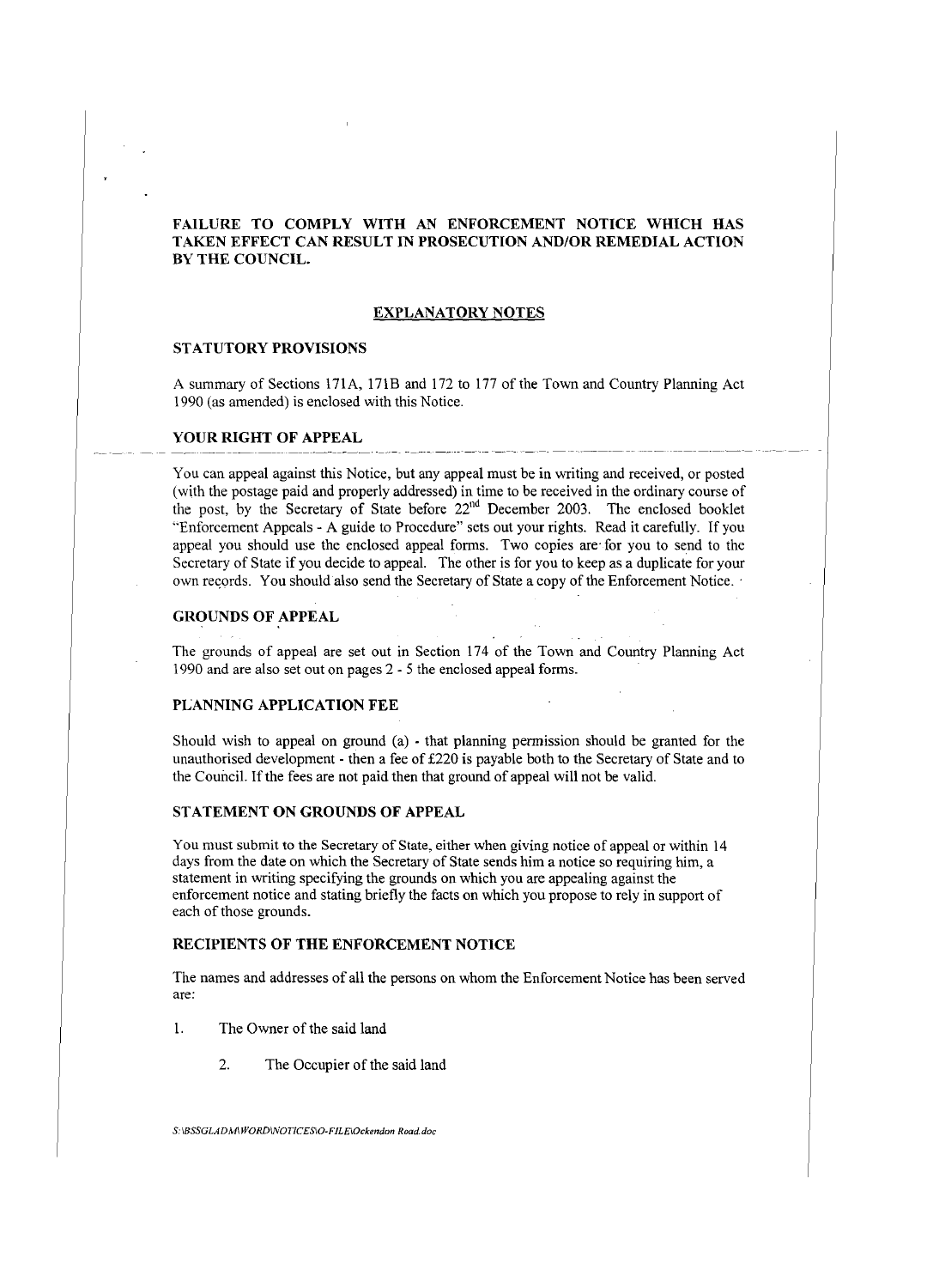- 3. Mr Stephen Thursting of 79 Royal Court Laindon Essex
- 4. Mr Stephen Thursting, land to west of Railway Line, Ockendon Road, North Ockendon
- 5. Mr Mark Thursting, land to west of Railway Line, Ockendon Road, North Ockendon

---- --------- ------·---~-----·-------



 $\bar{a}$ 

 $\ddot{\phantom{a}}$